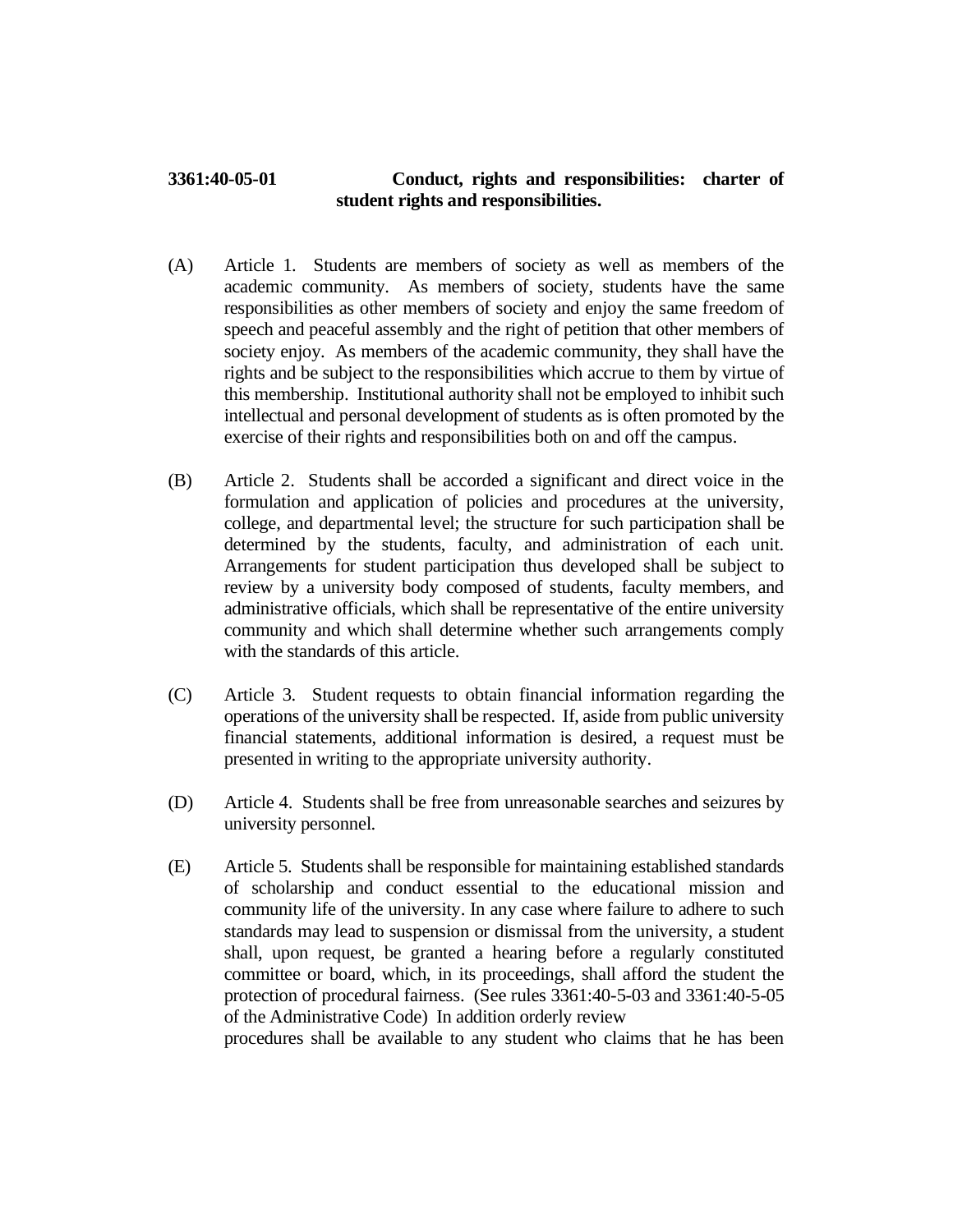subjected to prejudice or capricious academic evaluation. All hearing and review procedures in effect or developed at the university, college, and departmental level shall be subject to review by a university body composed of students, faculty members, and administrative officials, which shall determine whether such procedures comply with the standards of this article. (See rule 3361:40-5-03 of the Administrative Code.)

- (F) Article 6. Students have the right to organize, join, and hold office in associations of their common interest. Membership in student organizations shall be open to all students without respect to race, color, religion, national origin, sex, sex orientation, age, handicap, or status as disabled or Vietnam era veteran, except for religious qualifications which may be required by organizations whose aims are primarily sectarian. All registered student organizations shall have access to university facilities as provided in the use of facilities handbook.
- (G) Article 7. Students shall have the right to invite and to hear persons of their own choosing. Scheduling procedures shall not be used as a device of censorship.
- (H) Article 8. Student publications shall be free from censorship. Standards and guidelines for student publications shall be determined by the communications board.
- (I) Article 9. Any member of the university community may challenge a regulation established or enforced by a student governmental organization by submitting objections to the office of student activities and programming, which shall refer the matter to an appropriate university committee consisting of a majority of students. Should the committee find that the challenged regulation is either clearly detrimental to the academic goals of the university or conclusively prejudicial to the rights of individual students, it may amend or repeal the regulation.
- (J) Article 10. As a guide to the interpretation and implementation of the rights and responsibilities set forth in this charter, the university hereby adopts in principle the "1967 Joint Statement on Rights and Freedoms of Students" endorsed by the "Association of American Colleges," the "National Association of University Professors, "the National Association of Student Personnel Administrators," the "National Association of Women Deans and Counselors," and the "United States National Student Association."